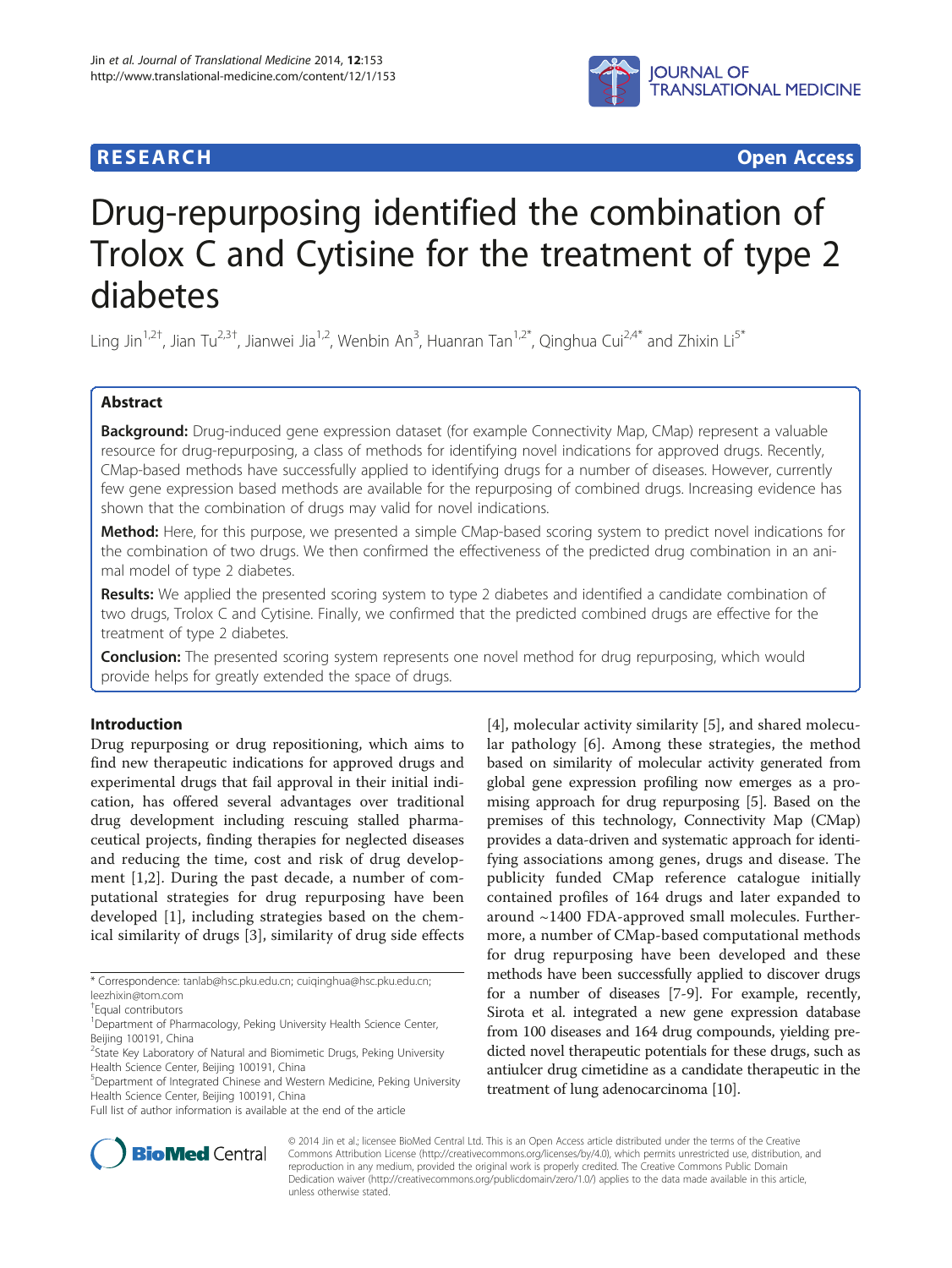In addition to individual drugs, now it is well known that drug combination may be used for novel indications [[11-13](#page-5-0)]. More importantly, the drug combination will greatly extend the space of drugs but few computational methods are available [\[14](#page-5-0)]. For this purpose, here we presented a simple computational scoring system based on CMap and the deregulated gene profile of a given disease. We thus applied the presented scoring system to identify combinations of any two drugs in CMap for type 2 diabetes. Type 2 diabetes, a chronic metabolic disorder, has a strong effect on the quality of almost all aspects of life including health, social, and psychology. Generally, current therapeutic strategies for type 2 diabetes mainly involve insulin and four main classes of oral antidiabetic agents that stimulate pancreatic insulin secretion (sulphonylureas and rapid-acting secretagogues), reduce hepatic glucose production (biguanides), delay digestion and absorption of intestinal carbohydrate (a-glucosidase inhibitors) or improve insulin action (TZDs) [\[15\]](#page-5-0). However, each of the above agents is lack of effectiveness and suffers from a number of serious adverse effects. Due to complex molecular networks among biological systems and complicated interactions between genetic and environmental factors, new therapeutic agents or strategies are required for the treatment of type 2 diabetes. Finally, we identified a combination of Trolox C and Cytisine and confirmed that the predicted combination is effective for the treatment of type 2 diabetes.

#### Materials and methods

#### The CMap-based two-drug combination re-repurposing computational scoring system

As shown in Figure 1, in this scoring system, we first identified the up/down regulated genes in a given disease, respectively. We then screened each drug in the CMap to identify drug induced up/down regulated

genes. We next counted the number of genes deregulated in the disease that are reversed by each drug. Finally, we systematically evaluate the significance of any pair of drugs that reverse the disease genes. For example, for a given disease, drug one significantly reversed m1 of the deregulated genes and induced the same deregulation of  $n1$  of the deregulated genes. These numbers for drug two is  $m2$  and  $n2$ . We take the product  $(m1-n1) \times (m2-n2)$  as the score to evaluate the significance of the drug combination for the disease. A higher score represents a greater significance of the drug combination to reverse the deregulated genes in the disease.

#### The deregulated genes

In this study, we took type 2 diabetes as an example to apply the presented scoring system. The up and down regulated genes in type 2 diabetes were obtained from the ArrayExpress database [\(http://www.ebi.ac.uk/array](http://www.ebi.ac.uk/arrayexpress/)[express/\)](http://www.ebi.ac.uk/arrayexpress/). As a result, we got 185 upregulated genes and 278 downregulated genes in type 2 diabetes, respectively (Additional file [1\)](#page-5-0). We obtained the deregulated genes induced by drugs from the CMap database ([http://www.](http://www.broadinstitute.org/cmap/) [broadinstitute.org/cmap/](http://www.broadinstitute.org/cmap/)). The numbers of  $m1$ ,  $n1$ ,  $m2$ , and n2 were calculated by in-house java and R programs.

#### Animals and induction of diabetes mice

Three-week-old ICR male mice were purchased from Peking University Health Science Center (Beijing, China). Mice were accommodated under standard conditions (temp.  $21 \pm 2$ °C, 12:12 light–dark cycle, lights on at 7:00 a.m.) with food and water available ad libitum. After one-week rest, mice were treated four weeks on high fat diet (HFD). Experimental diabetes mice were induced afterwards by five daily injections of freshly prepared Streptozotocin (STZ) (40 mg/kg, i.p.) dissolved in 100 mM sodium acetate buffer (pH 4.5), while normal mice were

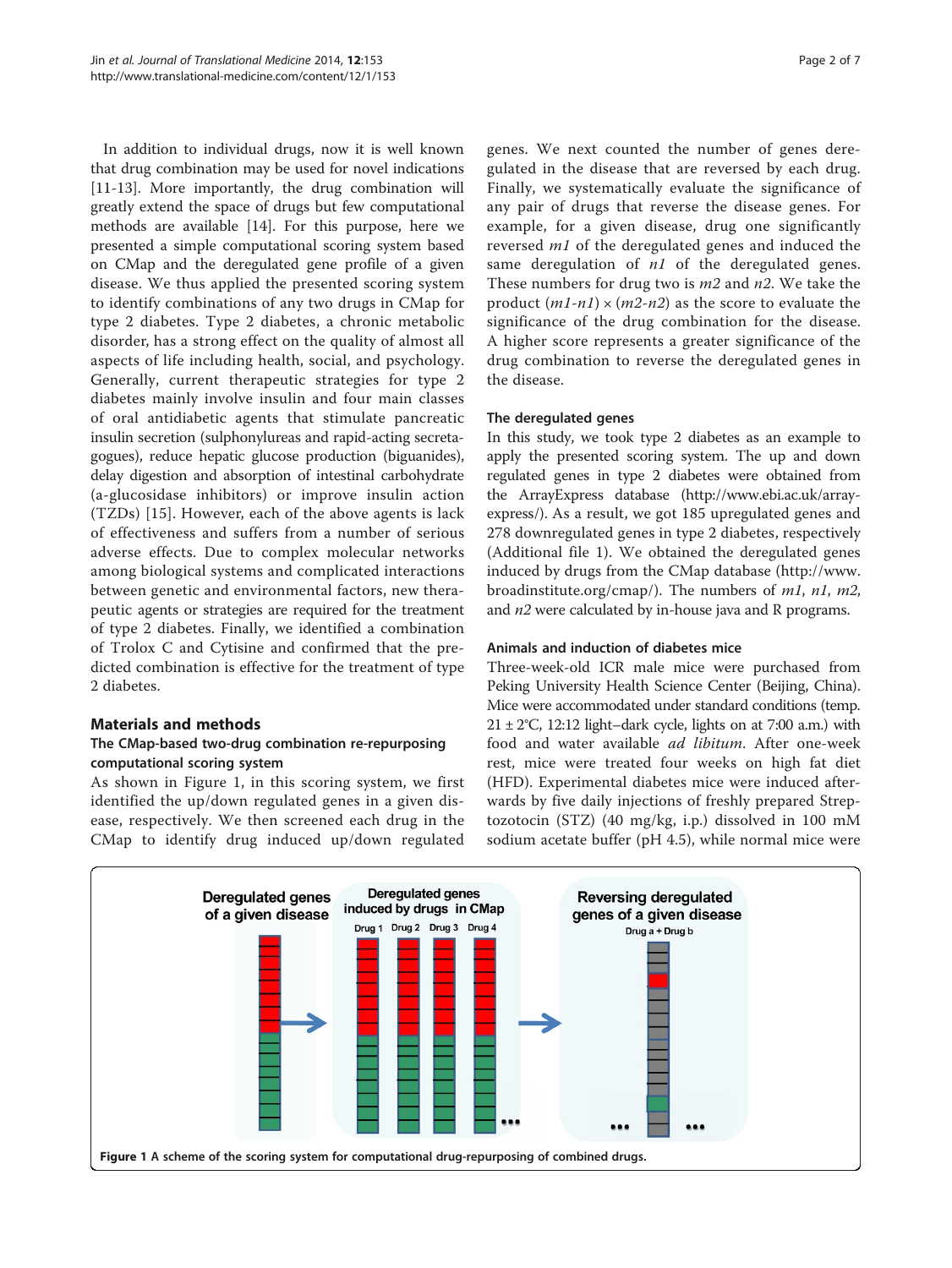injected with vehicle (sodium acetate buffer), all of them continued on the HFD. The HF/STZ model used in our experiment is that mice are fed with HF diet to induce insulin resistance followed by injection with STZ to induce partial pancreatic beta cell dysfunction. It is a popular T2DM model. Diabetes was assessed by monitoring blood glucose levels in fasted mice one week after STZ injection. The ones with blood glucose levels above 16.7 mM were considered diabetic and used in this study.

#### Design of animal experiments

To explore the hypoglycemic activity of drugs, experiment was conducted on normal and diabetic mice, which were maintained on the same HFD. Normal mice were injected with saline (group NS), while diabetic mice were randomly assigned to one of the five groups including saline (group SS), insulin (group SI), Trolox C (group ST), Cytisine (group SC) and combination of Trolox C and Cytisine (group STC). Each group contains 10–14 mice. Cytisine (1 mg/kg, i.p., Sigma Aldrich) and Trolox C (50 mg/kg, i.p., Sigma Aldrich) were freshly diluted in phosphate buffered saline (pH 7.1) from stock solutions. Saline and drugs were administrated intraperitoneally every day (between 9 and 11 a.m.) for the entire four-week period. Body weight and fasting blood from mouse tails were measured before (pretreatment) drug administration and 1–4 weeks after drug or saline administration, respectively. An intraperitoneal glucose tolerance test (IPGTT) was conducted by intraperitoneal injection of a 20% glucose solution with the dose of 2 g kg<sup>-1</sup> body weight. Both IPGTT and total area under the curve (AUC) were measured every two weeks. This study had been approved by the Animal Care Committee of the Peking University Health Science Center and all animal experiments were performed in compliance with the "Guidelines for Animal Experiment".

#### Statistical analysis

Data are shown as means ± standard error. Statistical analysis was performed by one-way ANOVA followed by a Tukey's test and two-way ANOVA using Bonferroni's test and t test. A p value less than 5% was considered significant ( $P < 0.05$ ).

#### Results

#### Identifying candidate combinations of drugs for the treatment of type 2 diabetes

We applied the presented scoring system to scan the  $\sim$ 1400 drugs in CMap for type 2 diabetes. As a result, the predicted top ten candidate combinations of drugs are listed in Table 1. We next play to select one candidate combination for further animal experiments. One key rule of the selection is that none of the two combined drugs is reported to be associated diabetes. As a

|  |                                  |  | Table 1 The predicted top ten combinations of drugs for |  |  |
|--|----------------------------------|--|---------------------------------------------------------|--|--|
|  | the treatment of type 2 diabetes |  |                                                         |  |  |

|                  |                  | m1 | n1             | m2 | n2 | Score |
|------------------|------------------|----|----------------|----|----|-------|
| Drug 1           | Drug 2           |    |                |    |    |       |
| Trifluridine     | Trolox C         | 22 | 8              | 61 | 24 | 518   |
| Thiethylperazine | Trolox C         | 17 | 6              | 63 | 17 | 506   |
| Cytisine         | Trolox C         | 15 | 6              | 60 | 8  | 468   |
| Cytisine         | Ozagrel          | 23 | 8              | 48 | 20 | 420   |
| Prenylamine      | Thiethylperazine | 17 | 1              | 42 | 16 | 416   |
| Paclitaxel       | Trolox C         | 12 | $\overline{4}$ | 61 | 10 | 408   |
| Vinburnine       | Trolox C         | 18 | 4              | 53 | 24 | 406   |
| Ozagrel          | Paclitaxel       | 22 | 7              | 47 | 20 | 405   |
| Cytisine         | Vancomycin       | 18 | 7              | 59 | 23 | 396   |
| Valproic acid    | Trifluridine     | 20 | 9              | 60 | 24 | 396   |

m1-the number of reversed genes by drug 1.

n1-the number of genes induced to the same deregulation as type 2 diabetes by drug 1.

M2-the number of reversed genes by drug 2.

n2-the number of genes induced to the same deregulation as type 2 diabetes by drug 2.

result, we selected the combination of Trolox C and Cytosine as the candidate drug combination for further animal experiment. One reason for selecting this combination is that none of the two drugs are reported to be associated with diabetes. Moreover, we manually mined information about the two drugs. Trolox C, one of vitamin E analogs, potentially offers significant advantages of anti-oxidation. With the ability of both aqueous and lipid solubility, of which aqueous solubility allows delivery to the target and lipid solubility enhances uptake by cell membranes, its antioxidant capacity is preserved and, in fact, appears to rival that of vitamin E. Investigations have suggested that Trolox C may permit myocardial salvage from acute myocardial ischemic injury [[16\]](#page-5-0), reduce the incidence of coronary artery disease [[17\]](#page-5-0), mitigate the toxic effects of several compounds in animal models [\[18](#page-5-0)], and protect muscle against disuse [[19\]](#page-5-0). Cytisine, a natural plant alkaloid, has been marketed in Central and Eastern Europe as Tabex® for over 40 years for the clinical management of smoking cessation [[20\]](#page-5-0). Numerous studies illustrate that Cytisine may have a more complex pharmacological function. As an acetylcholine agonist, Cytisine's affinity for other nicotinic receptor subtypes, such as  $α4β4-$  or  $α6$ -containing subunits is or may be greater than or equal to its affinity for  $α4β2$  subunits [[21](#page-6-0)]. Based on our understanding towards Cytisine's pharmacological function and its affinity to nicotinic receptors, this drug appears to have potential ability in treating other diseases, singly or in combination with other drugs. Therefore, here we select the combination of Trolox C and Cytisine for further animal experiment to evaluate its effectiveness for type 2 diabetes treatment.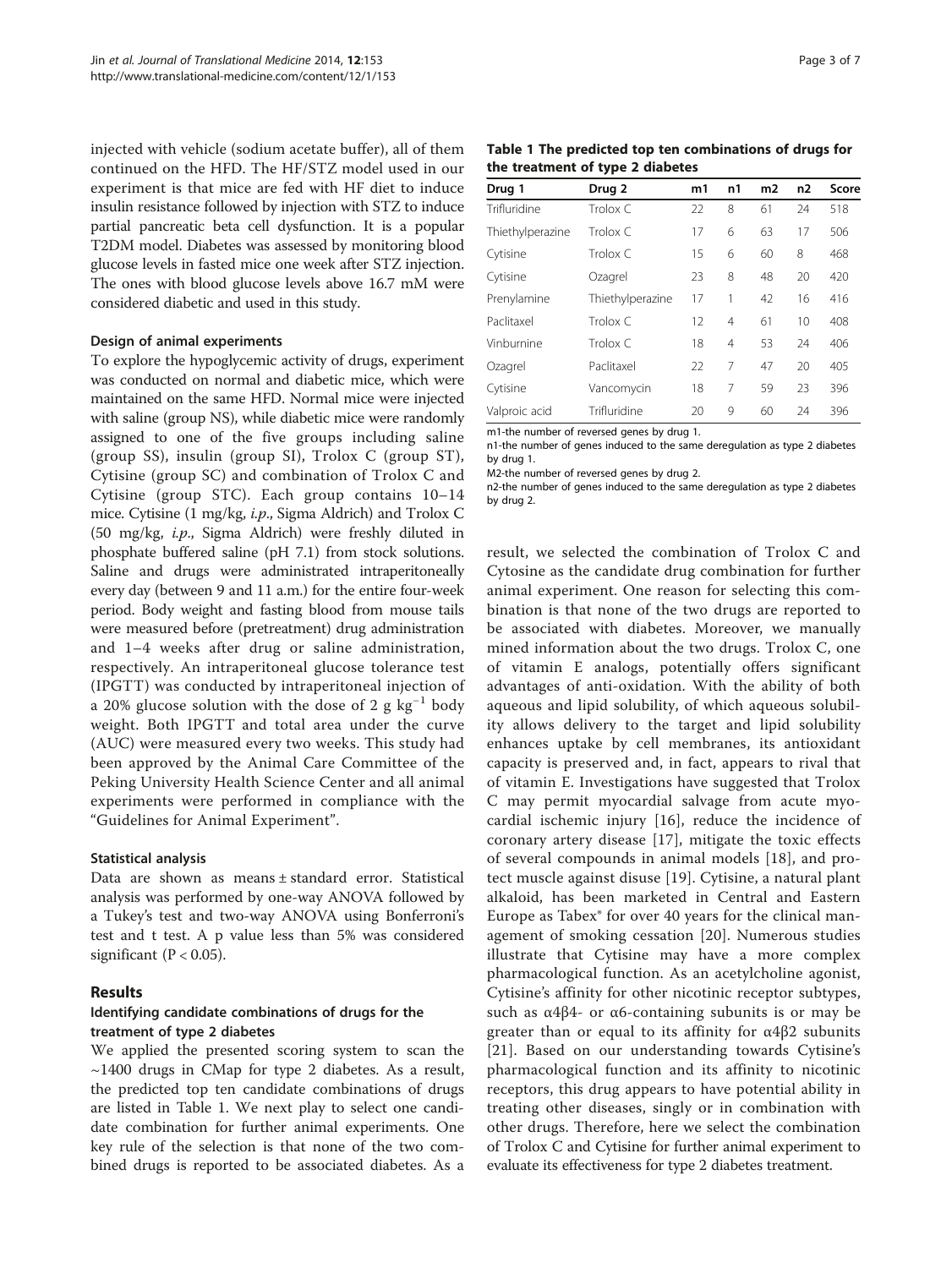## Combination of Trolox C and Cytisine does not affect body weight in diabetic mice

Body weight was assessed on all six groups before drug administration and 1–4 weeks after drug or saline administration, respectively. There were no differences in base line body weight among groups at the beginning of experiment (pretreatment). Over the course of study, weight gain was observed in non-STZ-treated mice, while groups of STZ-treated mice showed no variation, this significant differences were recorded from 2w (Figure 2). The T2DM mice treated with the combination of Trolox C and Cytisine had similar body weight compared with the other groups of STZ-treated mice.

#### Combination of Trolox C and Cytisine reverses diabetes in diabetic mice

Consecutive five daily injection of STZ 40 mg/kg to normal mice significantly increased blood glucose levels from 7.06  $\pm$  0.54 mM (NS, pretreatment) to 20.69  $\pm$  1.47 mM (SS, pretreatment) after 7 days (P < 0.001), continued increasing to  $22.53 \pm 1.85$  mM after 14 days (SS, 1 week)  $(P < 0.001)$ , and kept constantly high (SS, 2w, 3w, 4 w) (Figure [3](#page-4-0)a). Other STZ-treated groups of ST, SC and STC displayed similar trend. The hyperglycemic effect on mice showed the successful development of type 2 diabetes.

Intraperitoneal injection of Trolox C to diabetic mice had no effect on fasting blood glucose levels (ST, 1w, 2w, 3w, 4w). Similar results were obtained with Cytisine injection (SC, 1w, 2w, 3w, 4w). While no effect of Cytisine or Trolox C alone, combination of the two drugs significantly reduced the level of STZ-induced hyperglycemia from 3w, as compared with saline- treated STZ mice  $(P < 0.01$  in 3w,  $P < 0.001$  in 4w). Co-treated mice showed less fasting glucose levels than Trolox C treated mice in 4 weeks  $(P < 0.01)$  and Cytisine treated mice in 3w and 4w ( $P < 0.01$ ). Diabetic mice treated with insulin, as a positive control, showed obvious decreased glucose levels in all four weeks, as compared to other STZinduced groups, and the reduction was significant in 4w compared NS mice  $(P < 0.05)$  (Figure [3a](#page-4-0)).

Cytisine and Trolox C were also evaluated for intraperitoneal glucose tolerance (IPGTT) and total area under the curve (AUC) for glucose tolerance. As shown in Figure [3](#page-4-0)b, groups of SS, SC and ST displayed characteristic diabetic curves in 2w and 4w, where the blood glucose levels at 120 min were significantly higher than at 0 min  $(P < 0.01, P < 0.001)$ . The SCT group showed similar difference in  $2w (P < 0.05)$ . The 120-min glucose levels of NS group and SI group in 2w and 4w, as well as SCT group in 4w were not different from those at 0 min. These three groups also showed significantly differences between SS group at 120 min. AS for the AUC, there was a reduced amount for mice of the STC group in 2w and 4w, as compared with the groups of SS, ST and SC  $(P < 0.01, P < 0.001)$ . No difference was observed between groups of SS and ST, or groups of SS and SC (Figure [3](#page-4-0)c). All these demonstrated a partially alleviation of combination of Cytisine and Trolox C on glucose tolerance.

### Conclusions

Combinations of approved drugs could have novel uses. This strategy represents one class of novel methods for drug-repurposing. Here based on disease transcriptome and CMap-based drug-induced transcriptome, we presented a computational drug-repurposing scoring system to identify potential drug combinations for one given disease. We then applied this scoring system to type 2 diabetes, one severe metabolic disease. We identified the combination of Trolox C and Cytisine has the potential to treat type 2 diabetes, although none of them was reported to have the ability of treating type 2

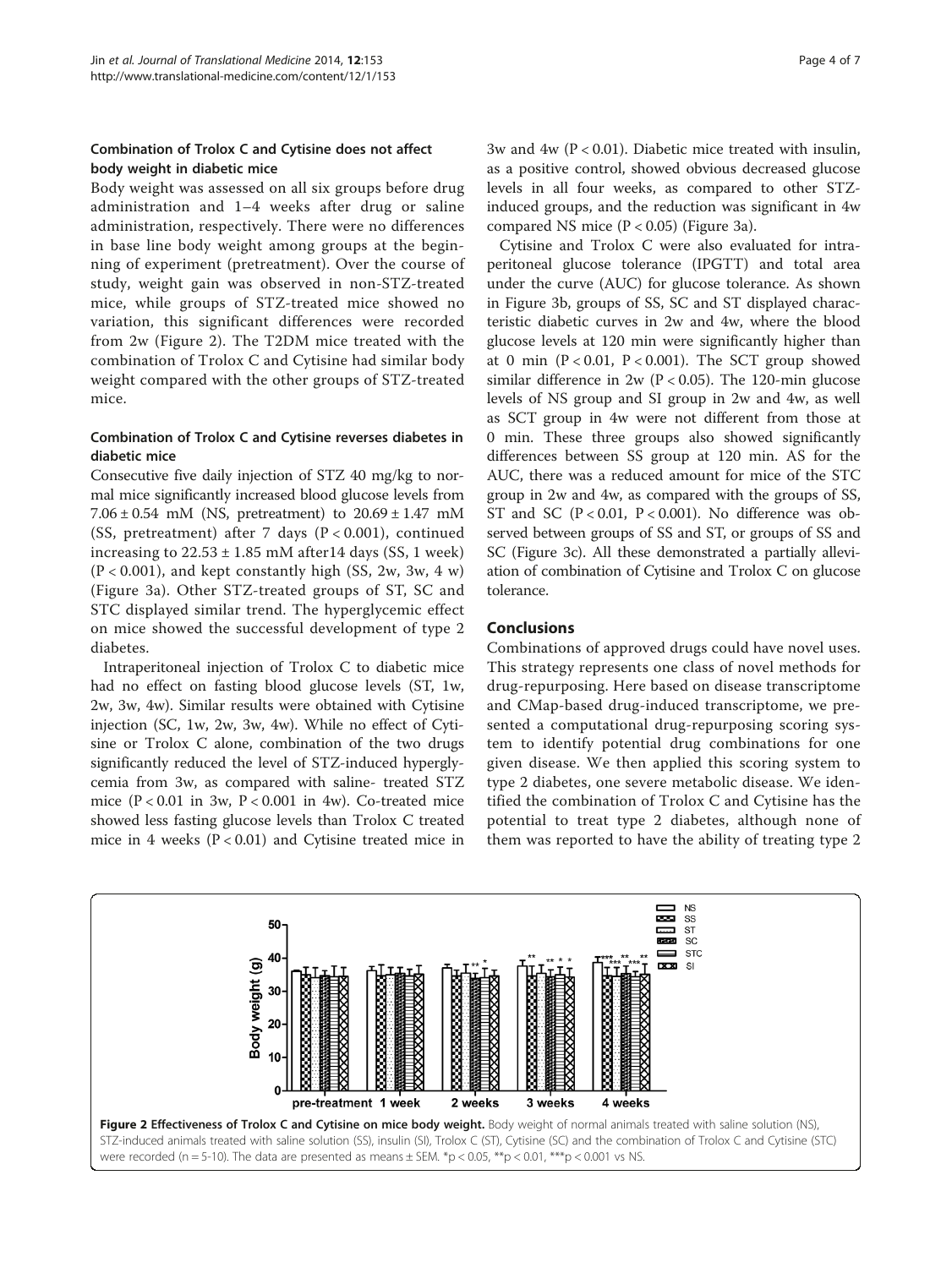<span id="page-4-0"></span>

diabetes. Finally, we confirmed that the predicted combination is effective to treat type 2 diabetes but none of them alone has the effectiveness. The presented scoring system provides an alternative solution to finding novel indications for approved drugs. Moreover, the identified combination of Trolox C and Cytisine provides a novel potential drug for type 2 diabetes.

#### **Discussion**

In the present study, we presented a computational drugrepurposing scoring system to identify potential drug

combinations for a given disease. Using this scoring system, we predicted drug combinations that could be used for treat type 2 diabetes. Finally, we select the combination of Trolox C and Cytisine for animal experiment. The result showed that the combination of Trolox C and Cytisine is effective for the treatment of type 2 diabetes but none of them are effective when being used alone. These results suggest that the presented method could provide helps in discovering drug combinations for a given disease.

Of course, limitations exist in the current study. One limitation is that the current computational method is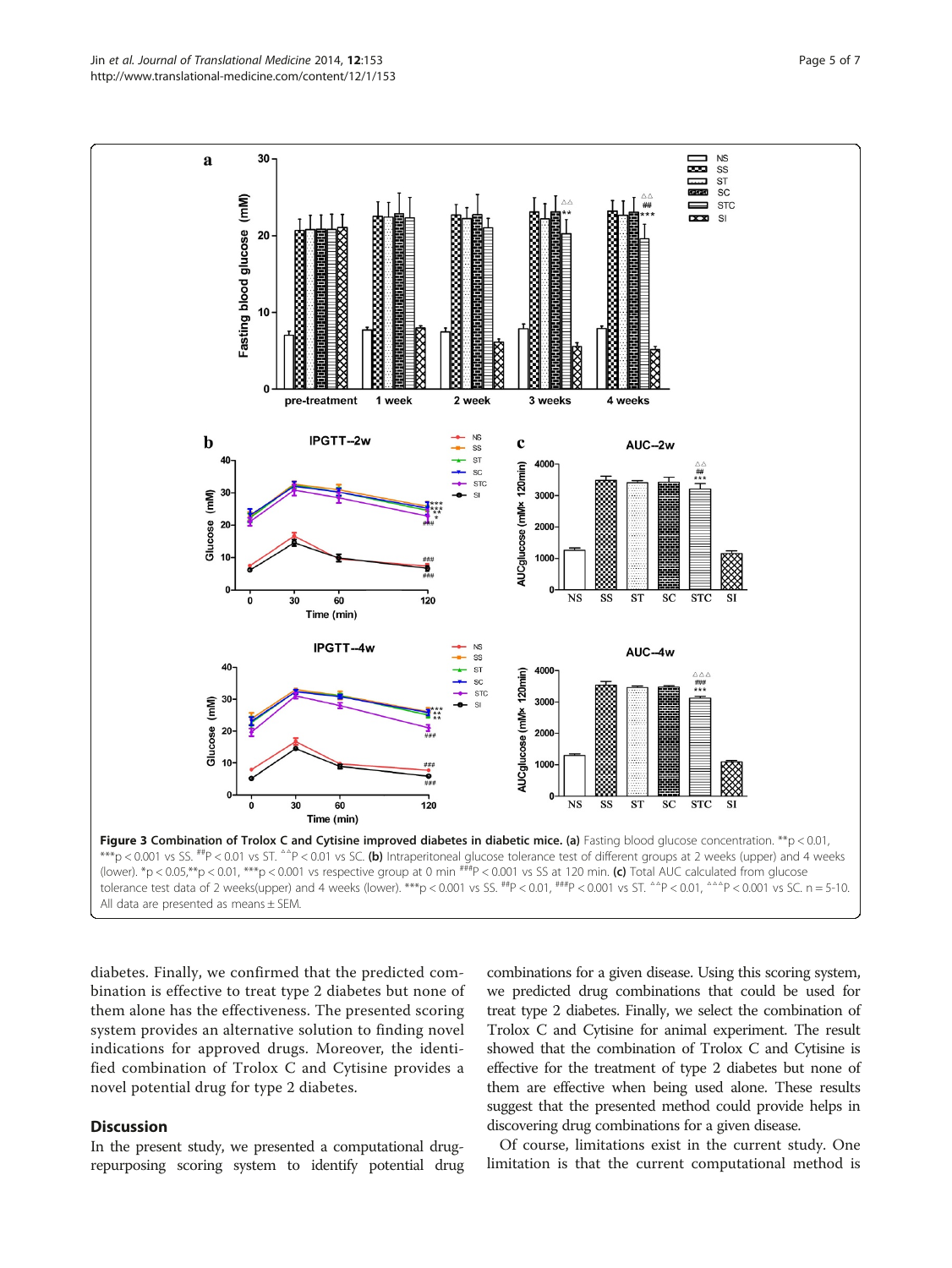<span id="page-5-0"></span>not able to identify the optimal fractions of the two combined drugs. However, the fractions of the two drugs could play critical roles in their efficiency for treating disease. Second, some genomic information is not considered in this method. It is believed that some genomic information could be important for the drugrepurposing, for example, the importance of genes. The third limitation is that the changed expression fold of the deregulated genes is not considered in the current method. The current method is qualitative as it does not consider the extent of de-regulation and no significance was evaluated by statistical test. In addition, a random sampling technique would improve the prediction accuracy [\[22](#page-6-0)]. Therefore, in the future we would improve the CMap based computational methods for the identification of drug combination by considering the above limitations. However, it should be noted that the animal model of type 2 diabetes may not ideally mimic the procedure of human type 2 diabetes. Therefore, to further confirm and validate the hypoglycaemic effects of the combination of Trolox C and Cytisine in other type 2 diabetes animal models such as db/db mice, high-fat-diet-induced diabetic mice and rats, and OLETF rats will strengthen our observations that the combination of these two drugs may have some potential in treatment of human type 2 diabetes. Finally, although problems exist in the current method, we believed it present a simple and valuable alternative solution for drug-repurposing and would greatly extend the space of drugs.

## Additional file

[Additional file 1.](http://www.biomedcentral.com/content/supplementary/1479-5876-12-153-S1.txt) The lists of upregulated genes and downregulated genes in type 2 diabetes.

#### Competing interests

The authors declare that they have no competing interests.

#### Authors' contributions

QC, ZL, and HT designed the study. LJ carried out most of the animal experiments. JT carried out the computer programming. JJ and WA participated in the animal experiments. LJ, QC, and ZL wrote the manuscript. All authors read and approved the final manuscript.

#### Acknowledgement

This study was supported by the Natural Science Foundation of China (No. 91339106).

#### Author details

<sup>1</sup>Department of Pharmacology, Peking University Health Science Center, Beijing 100191, China. <sup>2</sup>State Key Laboratory of Natural and Biomimetic Drugs, Peking University Health Science Center, Beijing 100191, China. <sup>3</sup>Department of Electrocardiogram, Beijing Jishuitan Hospital, Beijing 100035, China. <sup>4</sup>Department of Biomedical Informatics, Peking University Health Science Center, Beijing 100191, China. <sup>5</sup>Department of Integrated Chinese and Western Medicine, Peking University Health Science Center, Beijing 100191, China.

Received: 15 March 2014 Accepted: 27 May 2014 Published: 31 May 2014

#### Reference

- 1. Dudley JT, Deshpande T, Butte AJ: Exploiting drug-disease relationships for computational drug repositioning. Brief Bioinform 2011, 12:303–311.
- Swamidass SJ: Mining small-molecule screens to repurpose drugs. Brief Bioinform 2011, 12:327–335.
- 3. Keiser MJ, Setola V, Irwin JJ, Laggner C, Abbas AI, Hufeisen SJ, Jensen NH, Kuijer MB, Matos RC, Tran TB, Whaley R, Glennon RA, Hert J, Thomas KL, Edwards DD, Shoichet BK, Roth BL: Predicting new molecular targets for known drugs. Nature 2009, 462:175–181.
- Campillos M, Kuhn M, Gavin AC, Jensen LJ, Bork P: Drug target identification using side-effect similarity. Science 2008, 321:263–266.
- 5. Lamb J, Crawford ED, Peck D, Modell JW, Blat IC, Wrobel MJ, Lerner J, Brunet JP, Subramanian A, Ross KN, Reich M, Hieronymus H, Wei G, Armstrong SA, Haggarty SJ, Clemons PA, Wei R, Carr SA, Lander ES, Golub TR: The Connectivity Map: using gene-expression signatures to connect small molecules, genes, and disease. Science 2006, 313:1929–1935.
- 6. Li Y, Agarwal P: A pathway-based view of human diseases and disease relationships. PLoS One 2009, 4:e4346.
- 7. Carrella D, Napolitano F, Rispoli R, Miglietta M, Carissimo A, Cutillo L, Sirci F, Gregoretti F, Di Bernardo D: Mantra 2.0: an online collaborative resource for drug mode of action and repurposing by network analysis. Bioinformatics 2014, [Epub ahead of print].
- 8. Tan F, Yang R, Xu X, Chen X, Wang Y, Ma H, Liu X, Wu X, Chen Y, Liu L, Jia X: Drug repositioning by applying 'expression profiles' generated by integrating chemical structure similarity and gene semantic similarity. Mol Biosyst 2014, 10:1126–1138.
- 9. Rung J, Brazma A: Reuse of public genome-wide gene expression data. Nat Rev Genet 2012, 14:89–99.
- 10. Sirota M, Dudley JT, Kim J, Chiang AP, Morgan AA, Sweet-Cordero A, Sage J, Butte AJ: Discovery and preclinical validation of drug indications using compendia of public gene expression data. Sci Transl Med 2011, 3:96ra77.
- 11. Liu Y, Hu B, Fu C, Chen X: DCDB: drug combination database. Bioinformatics 2009, 26:587–588.
- 12. Pritchard JR, Bruno PM, Gilbert LA, Capron KL, Lauffenburger DA, Hemann MT: Defining principles of combination drug mechanisms of action. Proc Natl Acad Sci U S A 2012, 110:E170–179.
- 13. Zhao J, Zhang XS, Zhang S: Predicting cooperative drug effects through the quantitative cellular profiling of response to individual drugs. CPT Pharmacometrics Syst Pharmacol 2014, 3:e102.
- 14. Chen X, Ren B, Chen M, Liu MX, Ren W, Wang QX, Zhang LX, Yan GY: ASDCD: antifungal synergistic drug combination database. PLoS One 2014, 9:e86499
- 15. Wendy L, Bennett NMM, Sonal S, Segal JB, Wilson LM, Ranee C, Marinopoulos SS, Puhan MA, Padmini R, Lauren B, Nicholson WK, Susan H, Bass EB, Shari B: Comparative effectiveness and safety of medications for type 2 diabetes: an update including new drugs and 2-drug combinations. Ann Intern Med 2011, 154:12.
- 16. Mickle DA, Weisel RD: Future directions of vitamin E and its analogues in minimizing myocardial ischemia-reperfusion injury. Can J Cardiol 1993, 9:89–93.
- 17. Stephens NG, Parsons A, Schofield PM, Kelly F, Cheeseman K, Mitchinson MJ: Randomised controlled trial of vitamin E in patients with coronary disease: Cambridge Heart Antioxidant Study (CHAOS). Lancet 1996, 347:781–786.
- 18. Knockaert L, Berson A, Ribault C, Prost PE, Fautrel A, Pajaud J, Lepage S, Lucas-Clerc C, Begue JM, Fromenty B, Robin MA: Carbon tetrachloridemediated lipid peroxidation induces early mitochondrial alterations in mouse liver. Lab Invest 2011, 92:396–410.
- 19. Desaphy JF, Pierno S, Liantonio A, Giannuzzi V, Digennaro C, Dinardo MM, Camerino GM, Ricciuti P, Brocca L, Pellegrino MA, Bottinelli R, Camerino DC: Antioxidant treatment of hindlimb-unloaded mouse counteracts fiber type transition but not atrophy of disused muscles. Pharmacol Res 2010, 61:553–563.
- 20. Etter JF, Stapleton JA: Nicotine replacement therapy for long-term smoking cessation: a meta-analysis. Tob Control 2006, 15:280–285.